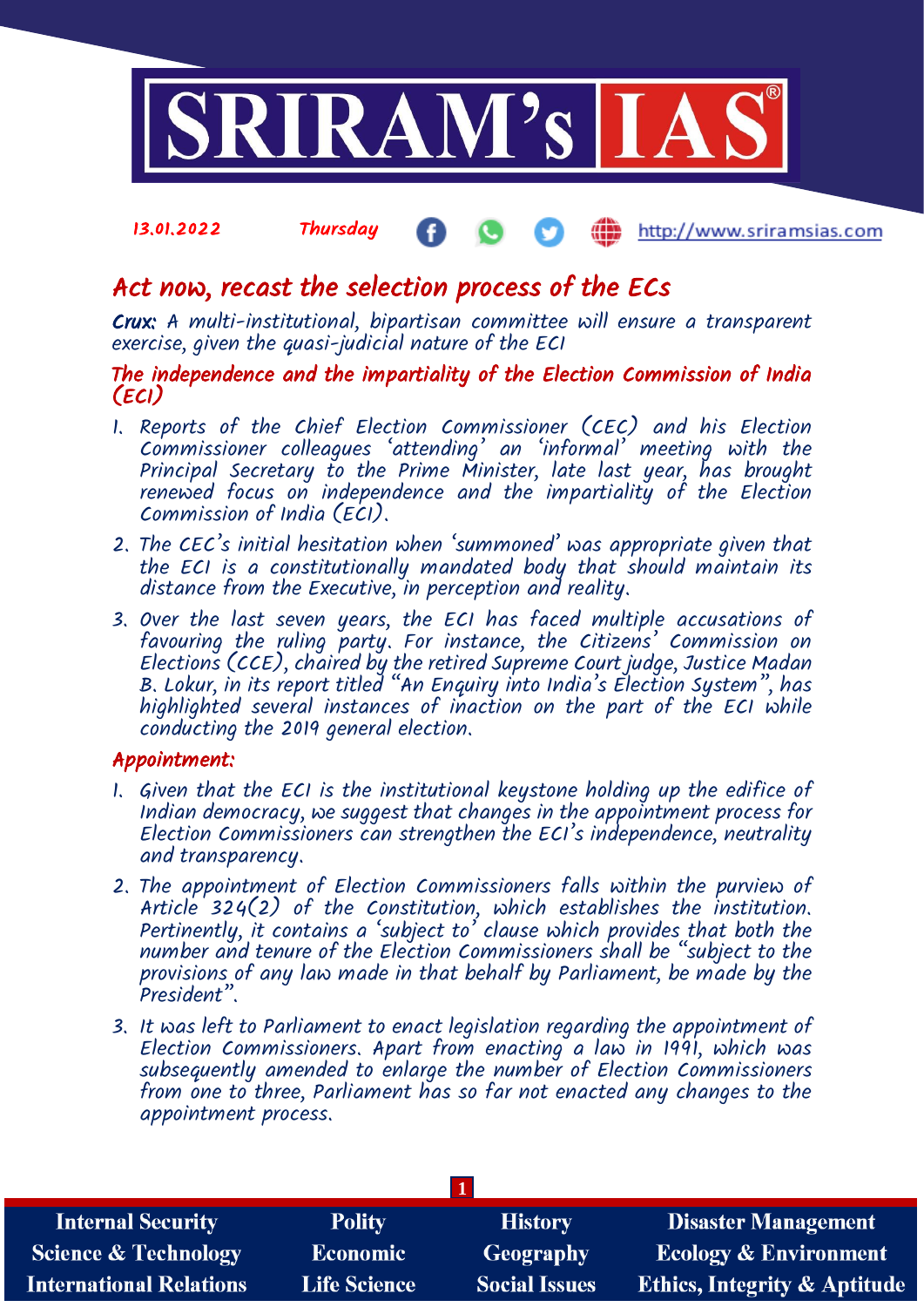

#### 13.01.2022 Thursday http://www.sriramsias.com

# The judiciary could act

- 1. In the face of legislative inaction, there is now a possibility that the judiciary will force Parliament's hand.
- 2. Three writ petitions, with one pending since 2015, is urging the Supreme Court to declare that the current practice of appointment of Election Commissioners by the Centre violates Articles 14,  $324(2)$ , and democracy as a basic feature of the Constitution.
- 3. These petitions argue for an independent system for the appointment of Election Commissioners, as recommended by previous Law Commission and various committee reports.
- 4. In 1975, the Justice Tarkunde Committee recommended that Election Commissioners be appointed on the advice of a committee comprising the Prime Minister, the Lok Sabha Opposition Leader and the Chief Justice of India.
- 5. This was reiterated by the Dinesh Goswami Committee in 1990 and the Law Commission in 2015. The Fourth Report of the Second Administrative Reforms Commission also recommended the bipartisan committee for the appointment of CEC.